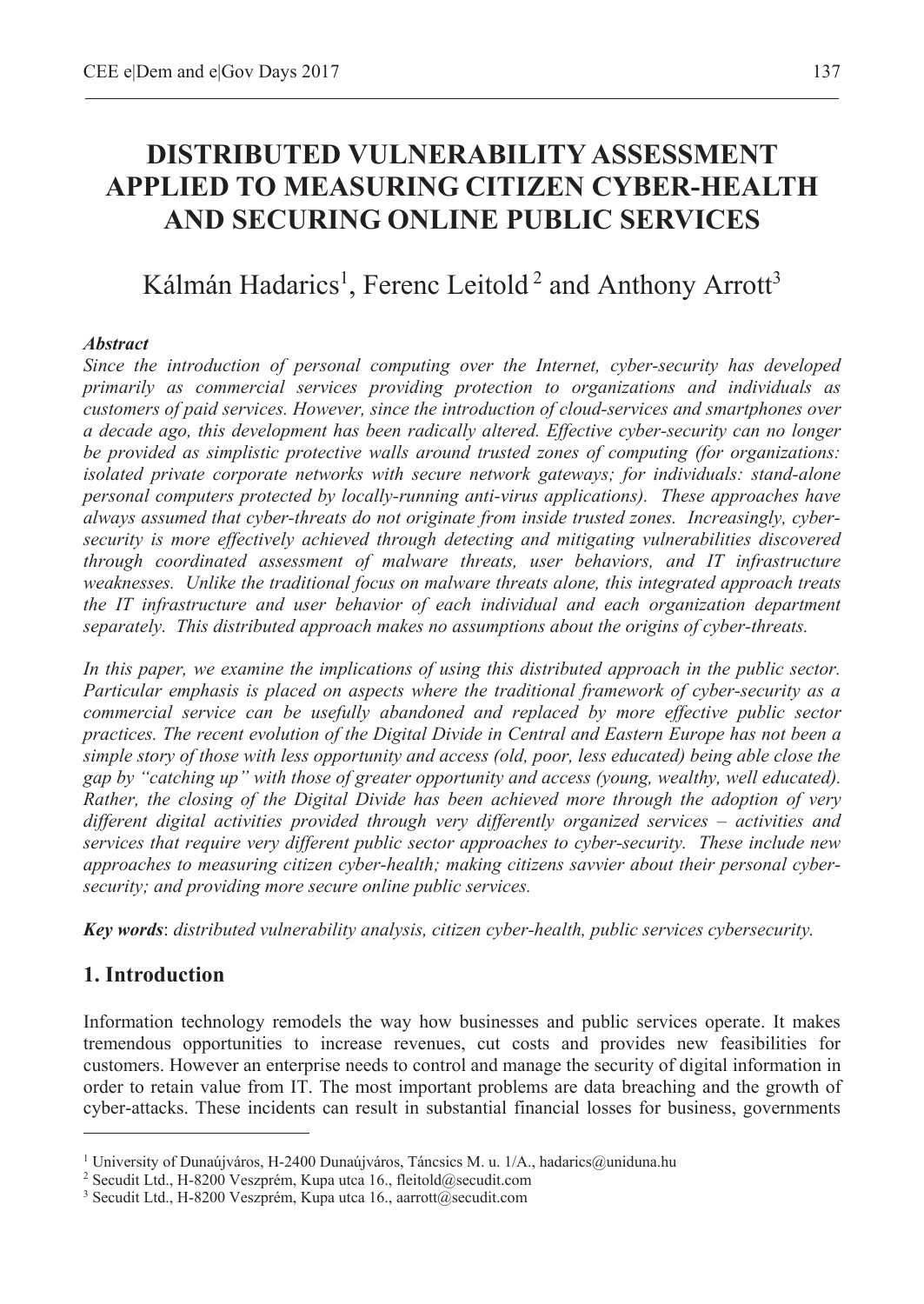and individuals. In order to achieve digital enterprise success, effective security initiatives and targeted protections are necessary to reduce or mitigate security risks.

Information security becomes more and more wide-reaching and crucial for every enterprise network. Traditional firewalls and intrusion prevention systems unable to provide entirely sufficient protection from malicious activities. Operational technology and the Internet of Things (IoT) [13] massively expand the scope of security strategy and operations. All systems, networks and application require a through and continuous review of all aspects of security. It includes everything from policy and planning to technologies, deployment, operations, and upgrades. In order to be able to maintain foundational IT capabilities and services security awareness trainings, employee behavior monitoring also necessary.

Network and system administrators are faced with different types of network attacks, and try to mitigate their impact. These attacks may come with different forms of malware, like viruses, worms, botnets or other types of intrusion. Even though the effectiveness of security controls to protect information is increasing, people may remain susceptible to manipulation.

Cybersecurity metrics generally combine results of protected IT (e.g., ongoing penetration testing) [14], malicious activities (e.g., breach detection testing) [15] and user behavior monitoring (e.g. probing user responses with fake phishing) [16, 17, 18]

Three distinct but highly interactive sources of vulnerability are considered [1]:

- (1) Malicious activity by those who would subvert network capabilities for their own gain in violation of intended trusted relationships within the protected IT network;
- (2) Disruptive and dangerous IT behaviors by network users (e.g., employees, customers, suppliers) in using IT network capabilities; and
- (3) Unprotected vulnerabilities in the IT network infrastructure.

### **2. The triunal model of cyber-health**

We adopt the concept of citizen cybersecurity [2]. Citizen cybersecurity becomes relevant to government agencies when citizens use their own personal computers to transact business with government, as in passport applications or online voting [3]. Both citizen trust and government technical efficacy rely on the integrity of online computer interactions between citizen and government [4]. Any real or perceived vulnerability of citizen-government information transactions to malicious activity undermines this integrity. The collective condition of each citizen's cybersecurity is thus a relevant matter for government. We call this collective condition citizen cyber-health [5]. Citizen cyber-health becomes relevant when a citizen's personal computer becomes infected with malware. A malware-infected personal computer may act against the interest of both the citizen and the government.

Consider an analogy with online banking: a depositor's malware-infected personal computer may act against the interest of both the depositor and the bank – no matter the security of the bank's servers and applications. Just as banks have an interest in the cyber-health of their online customers' computers, so governments have an interest in the cyber-health of their citizens' personal computers when they are used for online government activities.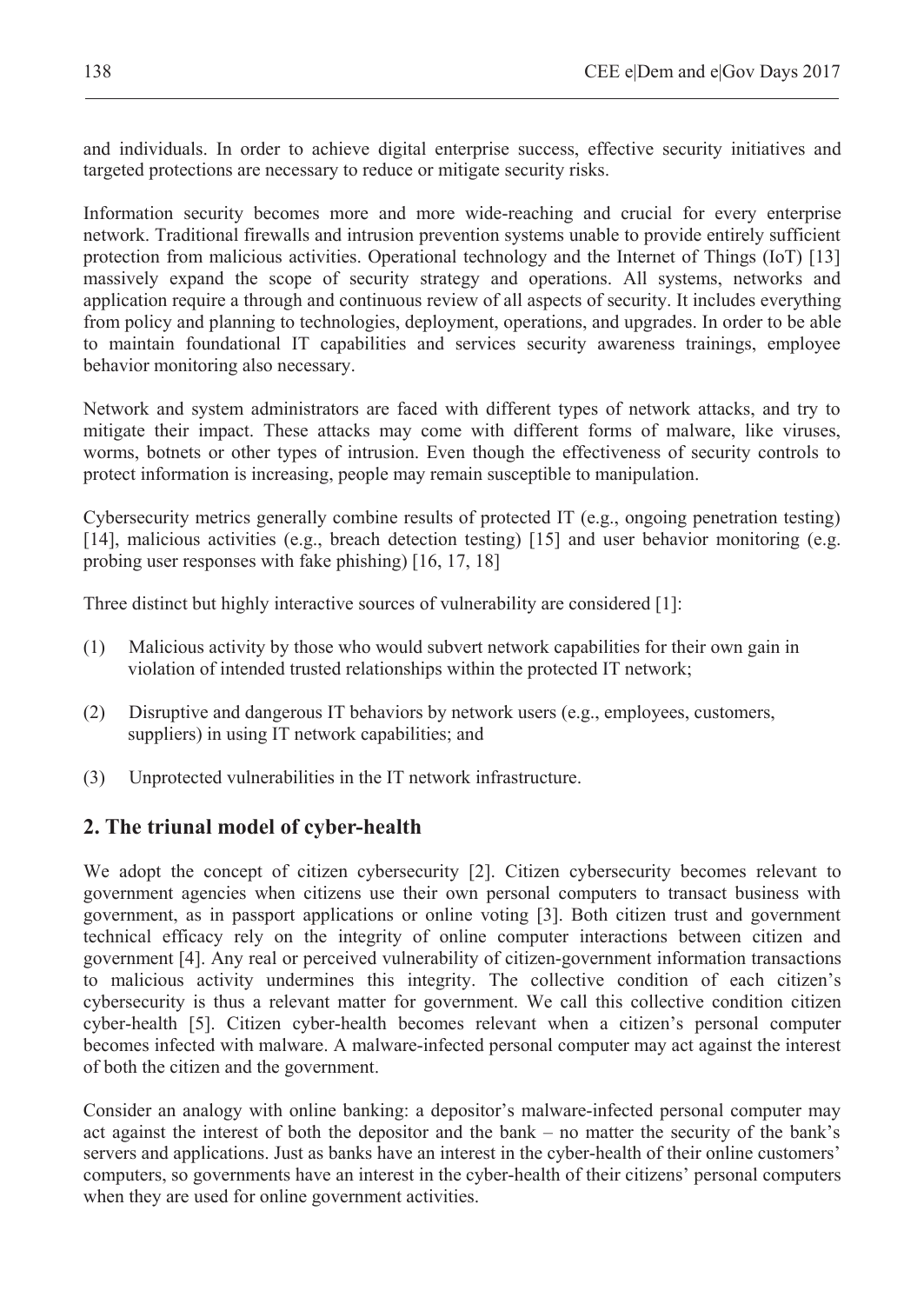Despite the best efforts of IT service providers, government regulators and law enforcement, responsibility for online security falls chiefly on individual citizens, whether as family members, employees, or government officials [6]. Measures of individual citizen cybersecurity health are useful indicators of broader citizen cyber-health vulnerabilities – especially for monitoring system activity, identifying and predicting areas for improvement, and evaluating ongoing changes [7, 8].

Vulnerability assessment may be thought of as the outermost layer in the ongoing provision of enterprise cybersecurity. The succeeding layers include: vulnerability detection, vulnerability remediation, security incident preparedness, security incident detection, and security incident response (Figure 1).



To effectively contribute to enterprise wellbeing, vulnerability management requires practical and useful correlation of the various and highly interactive sources of vulnerability. The analogous requirement for security incident response is typically satisfied by security event information management systems (SEIM) [9]. For vulnerability management, we have adopted what we define as the Triunal Model of Cybersecurity Vulnerability. Derived from earlier formulations [10, 11], the triunal model decomposes vulnerability assessment into three contributing sources, or triunes: i) malicious activity; ii) unprotected IT; and iii) facilitating adverse user behavior. Within each contributing source, specific contributing factors are identified and characterized (e.g., social engineering and exploits within the malicious activity triune). The model provides a basis for correlating and combining contributing factors into an integrated view of specific vulnerabilities [12].

## **3. Estimating the vulnerability level**

In an earlier publication [1] the basic components and assumptions of our vulnerability assessment method are defined. There are numerous threats that can have impact on the vulnerability level of an examined infrastructure. The vulnerability level of the infrastructure is defined as a probability of at least one threat is able to be executed on at least one device used by the given users in the infrastructure.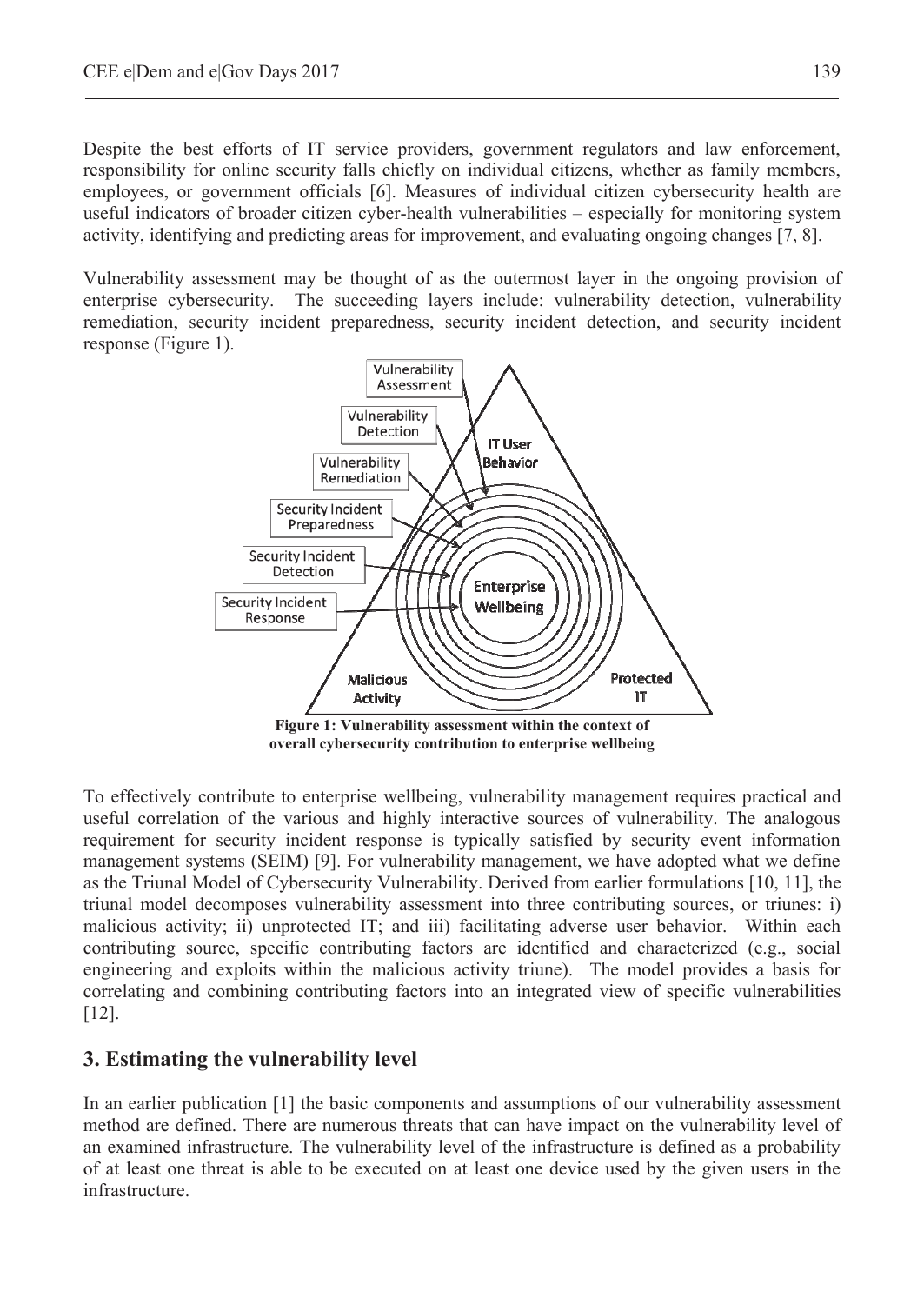In order to be able to create a formal description et us define the followings:

L: set of all available threat landscapes (e.g.: World, Europe, USA, Hungary, …) Tall: set of all possible malware

> (note: at this moment we are focusing of the subset of threats, we are dealing with only the programmed attacks)

T<sub>1</sub>: set of all possible malware inside  $l \in L$ ,  $T_l \subset T_{all}$ 

U: set of all users I: set of all possible devices P: set of all available protections UT: set of all possible user tricks used by any malware in T

An integrated measure of vulnerability can be derived accounting for all three sources (attacker ingenuity, infrastructure weakness, adverse user behavior). For any given malware or class of malware for which the requisite IT infrastructure vulnerability and user facilitation is known, we can obtain a best estimate of:

1. The probability that an attacker will use a particular malware or class of malware against the enterprise (pprev):

 $p_{prev}(t, l) = \frac{number\ of\ computers\ infected\ by\ t\ inside\ l}{number\ of\ all\ computers\ inside\ l}$ 

where  $t \in T_l$  and  $l \in L$ ;

2. The probabilities that the enterprise's IT infrastructure will allow the attack to be carried out successfully (pdevice):

> $p_{prot}(t, p) = \frac{number\ of\ successful\ attempts\ of\ t\ thru\ the\ protection\ p}{number\ of\ all\ attempts\ of\ t\ thru\ the\ protection\ p}$ where  $t \in T_l$ ,  $l \in L$  and  $p \in P$ ;  $p_{device-prot}(t, i) = \min_{for all p~protecting i} p_{prot}(t, p)$

where  $t \in T_l$ ,  $l \in L$  and  $i \in I$ ;

Pdevice-elements  $(t, i) = \begin{cases} 1, & if t can work on i \\ 0, & if t can not work on i \end{cases}$ 

where  $t \in T_l$ ,  $l \in L$  and  $i \in I$ ;

 $p_{device}(t, i) = p_{device-elements}(t, i) \cdot p_{device-prot}(t, i)$ 

where  $t \in T_i$ ,  $l \in L$  and  $i \in I$ ;

3. The probability that users of the enterprise's IT infrastructure will provide sufficient facilitation for the attack to succeed (pusertrick, puser, pusage):

$$
p_{user trick}(t, ut) = \frac{number\ of\ attempts\ of\ t\ where\ t\ used\ ut}{number\ of\ all\ attempts\ of\ t}
$$

where  $\in T_l$ ,  $l \in L$ ,  $ut \in UT$ ;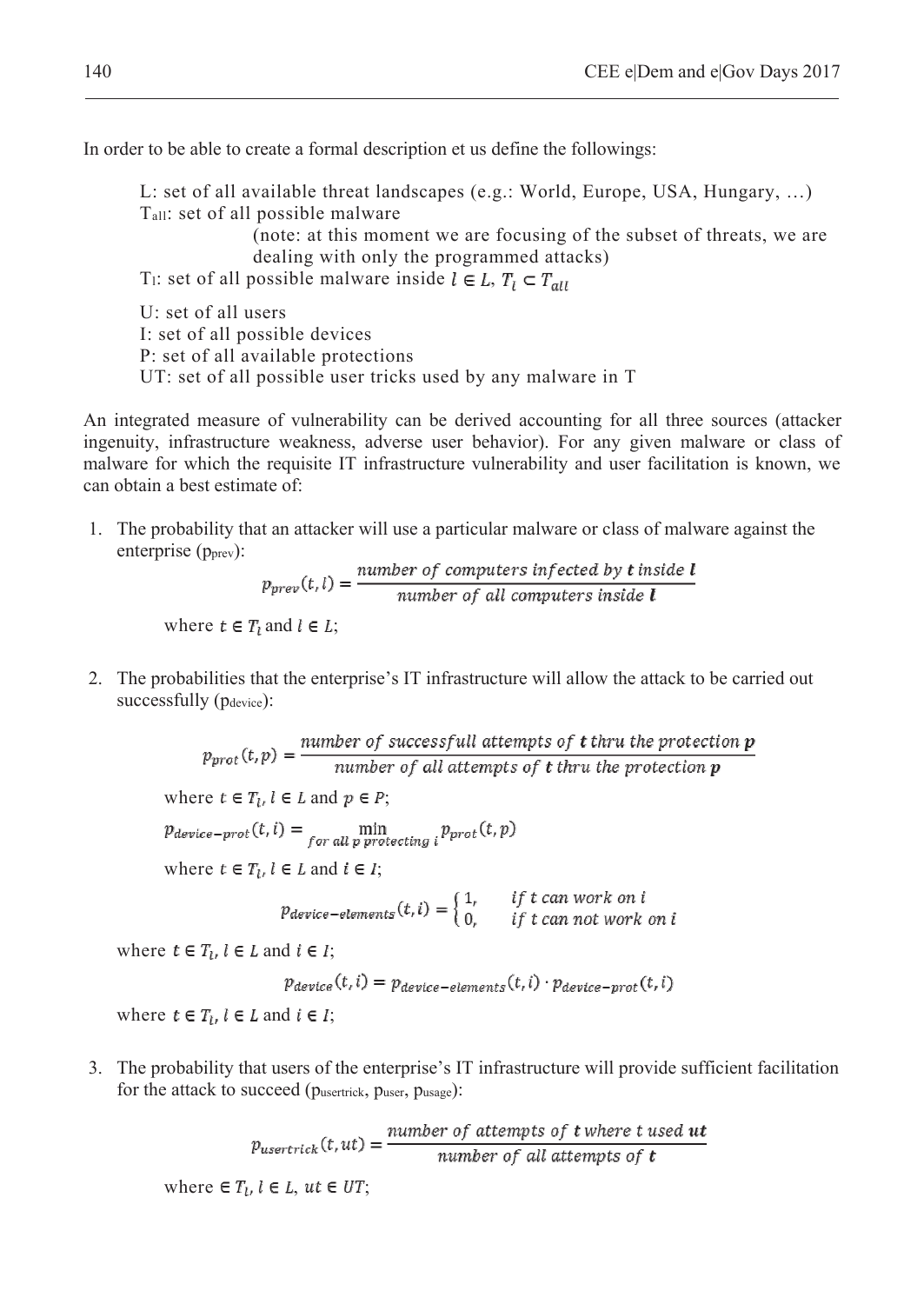$p_{user}(u, ut) = \frac{number\ of\ successful\ attempts\ of\ ut\ on\ u}{number\ of\ all\ attempts\ of\ ut\ on\ u}$ 

where  $u \in U$ ,  $ut \in UT$ ;

$$
p_{usage}(u,i) = \frac{all\ time\ when\ u\ used\ i}{measuring\ interval}
$$

where  $u \in U$ ,  $i \in I$ ;

The three main input classes (pprev, pdevice, pusertrick and puser) can be combined to obtain an overall probability of malicious success (provided each relevant combination of attack, user, and component of IT infrastructure is accounted for):

$$
q(l, i, ut) = 1 - \prod_t (1 - p_{usertrick}(t, ut) \cdot p_{prev}(t, l) \cdot p_{device}(t, i))
$$

where  $u \in U$ ,  $i \in I$ ,  $t \in T_l$ ,  $l \in L$ ;

$$
r(l, u, i) = 1 - \prod_{ut} (1 - q(l, i, ut) \cdot p_{user}(u, ut))
$$

where  $u \in U$ ,  $i \in I$ ,  $ut \in UT$ ,  $l \in L$ ;

$$
s(l) = 1 - \prod_{u,i} (1 - r(l,u,i) \cdot p_{usage}(u,i))
$$

where  $u \in U$ ,  $i \in I$  and  $l \in L$ ;

Separately measured combined probabilities of malicious success  $(p_{s1}, p_{s2}, p_{s3}, ...)$  can be compared and prioritized. Subsequently, an identified high priority vulnerability  $(p_{si})$  can be decomposed into its constituent vulnerability sources ( $p_{ai}$ ,  $p_{bi}$ ,  $p_{ci}$ ) allowing remedial actions to be directed where the greatest measureable improvement can be made.

The calculated *s(l)* is a metric related to the vulnerability level of an organization using the calculated devices by the calculated users against the calculated threats. As it is a probability it has to be in the [0,1] interval and the higher value means more vulnerable situation. If the elements (threats, devices and users) are fixed then by adding any new element the *s(l)* vulnerability level will be the same or it will be increased.

#### **4. The effect of correlation**

The earlier introduced formulas are proper only if the introduced probabilities are independent from each other. In real life this ideal situation rarely occurs.

On the one hand we identify correlation between two elements of the triunial model. For example *threat1* can open a backdoor on a targeted system, and *threat2* can use that opened communication channel for its distribution. This exactly means that above formula needs to be extended towards conditional probabilities.

On the other hand if the state of a system are known, the probability of the another similar system are in the same state are greater if exist some type of relationship between them. For example let us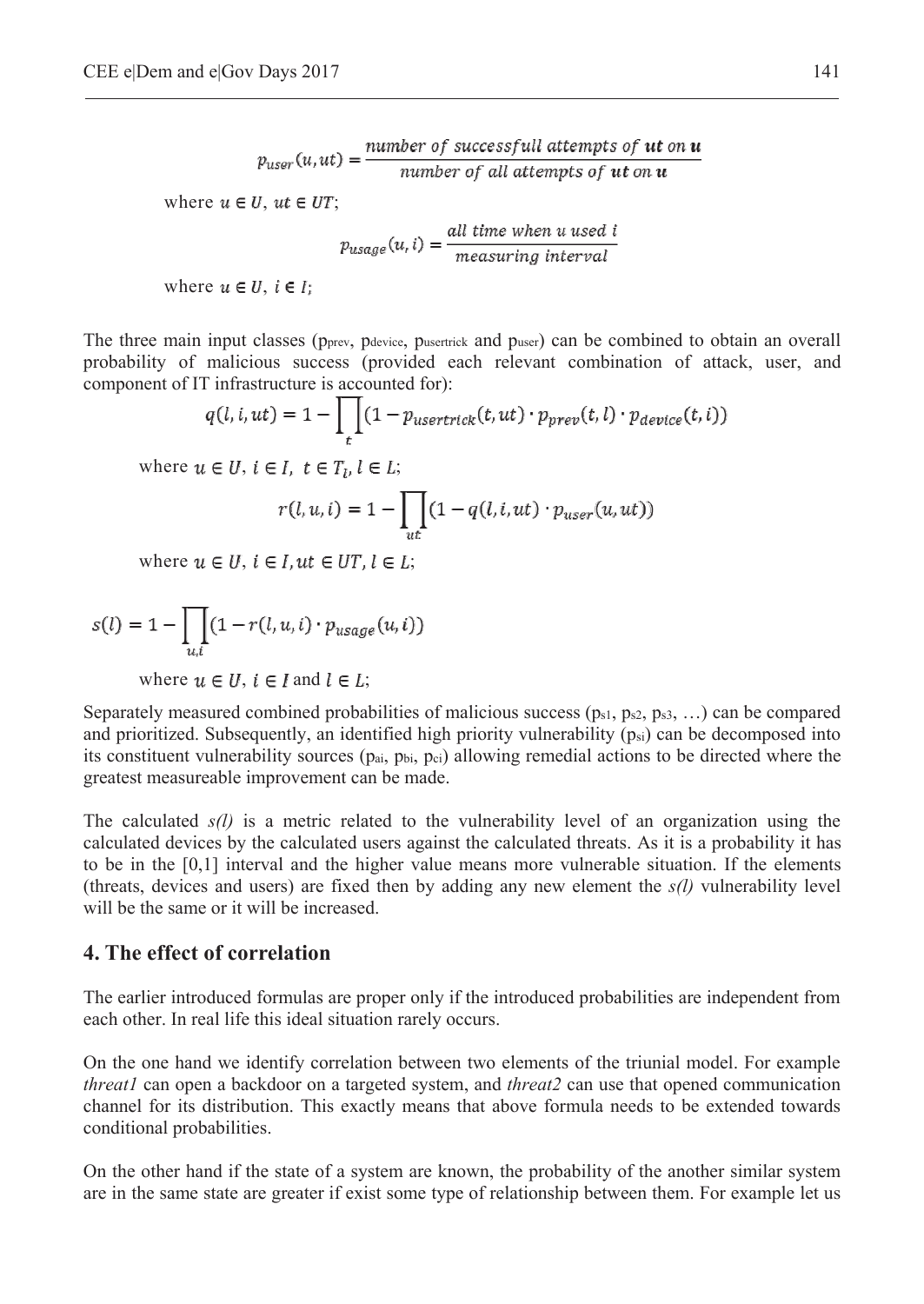consider there are two cities *city A* and *city B*. Denote *p(A)* the probability of the weather in *city A* is rainy,  $p(B)$  should be the same for *city B*. If the cities are not so far from each other the difference between  $p(A)$  and  $p(B)$  can't be any size.

If we want to estimate that one of the cities the weather is rainy the probability of that  $(p<sub>r</sub>)$ 

 $p_r \leq 1 - (1 - p(A))^*(1 - p(B))$ 

In this case we can estimate with another formula  $p_r$  probability:

 $p_r$  > = max(p(A), p(B))

Writing these formulas together:

 $max(p(A), p(B)) \leq p_r \leq 1-(1-p(A))^*(1-p(B))$ 

This exactly means that the p<sub>r</sub> probability are limited and exact value of that depends on correlation of different factors.

In this example it can be determined that distance mainly influences the likelihood of the same event. It also can be considered that the root cause of the state can be the same. The level of correlation will determine that the lower bound or upper bound estimate will produce better estimate.

If we want to adopt this into estimating the cyber-health of an information system we need to identify common factors someway and our estimate formula can be more accurate.

### **5. Conclusion**

In this paper we demonstrate that the triunal model of cybersecurity vulnerability is largely fit to model cyber health. All important aspect of cybersecurity vulnerability are considered. The probabilities used in formulas can be calculated evaluating properties of threats, IT infrastructure component, user behavior and applied protections. In order to improve the estimation we need to consider correlation between components of our model.

### **6. References**

- [1] LEITOLD, F., ARROTT, A. and HADARICS, K.: Quantifying cyber-threat vulnerability by combining threat intelligence, IT infrastructure weakness, and user susceptibility 24th Annual EICAR Conference, Nuremberg, Germany, 2016.
- [2] HARKNETT, R. J. and STEVER, J. A.: The cybersecurity triad: Government, private sector partners, and the engaged cybersecurity citizen. Journal of Homeland Security and Emergency Management 6.1, 2009.
- [3] HILBERT, M.: The maturing concept of e-democracy: from e-voting and online consultations to democratic value out of jumbled online chatter. Journal of Information Technology and Politics, 6.2, 2009, p. 87–110.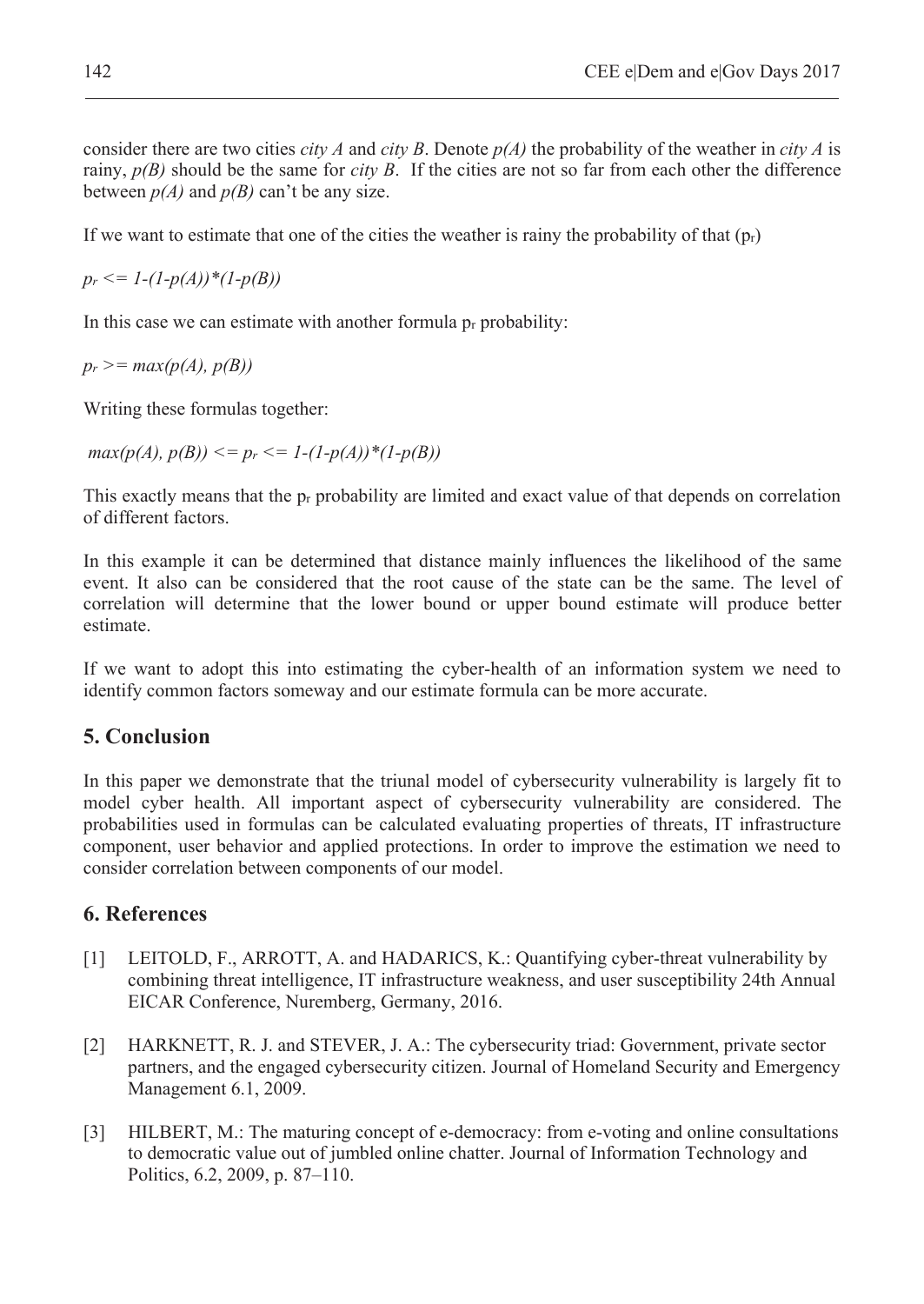- [4] JORBA, A. R., RUIZ, J. A. O. and BROWN, P.: Advanced security to enable trustworthy electronic voting. Third European Conference on e-Government, 2003.
- [5] ARROTT, A., LALONDE LEVESQUE, F., BATCHELDER, D. and FERNANDEZ, J. M.: Citizen cyber-security health metrics for Windows computers. Proceedings of Central and Eastern European eGov Days Conference, CEEEGOV, Budapest, Hungary, 2016.
- [6] AHN, M. J., PARK, T.H. and LIM, C.H.: What Matters in Cybersecurity? The Role of Citizen Perception and Attributes. IJeN 3.1, 2015, p. 1-22.
- [7] BERTOLLO, P.: Assessing ecosystem health in governed landscapes: a framework for developing core indicators. Ecosystem health, 4(1), 1998, p. 33–51.
- [8] KSHETRI, N.: Cybercrime and Cybersecurity in the Middle East and North African Economies. Cybercrime and Cybersecurity in the Global South. Palgrave Macmillan UK, 2013.
- [9] Microsoft. Evolution of malware and the threat landscape a 10-year review, 2012.
- [10] LEITOLD, F. and HADARICS, K.: Measuring security risk in the cloud-enabled enterprise. Malicious and Unwanted Software (MALWARE), 7th International Conference on Malicious and Unwanted Software, 2012, pp: 62-66.
- [11] LEITOLD, F.: Security Risk analysis using Markov Chain Model. 19th Annual EICAR Conference, Paris, France, 2010.
- [12] LEITOLD, F., ARROTT, A. and HADARICS, K.: Automating visibility into user behavior vulnerabilities to malware attack, Proceedings of the 26th Virus Bulletin International Conference (VB2016), pp. 16-24, Denver, USA, 2016.
- [13] URIBEETXEBERRIA, R., ESKOLA, M.G., TRONO, L., GALILEO, S., MOVATION, J.N., DE CELIS ACORDE, L., MORGANI, A., SELEX, E.S., BALDELLI, R., TECNALIA, I.E. and HAI, N.P.: New embedded systems architecture for multi-layer dependable solutions. http://www.newshield.eu/wp-content/uploads/2013/11/ NSHIELD-D8.6\_Build\_Secure Systems\_with\_SHIELD\_v2.pdf
- [14] Pwnie Express, Vulnerability assessment and penetration testing across the enterprise, Whitepaper, 2014, http://www.pwnieexpress.com
- [15] EDWARDS, S.E., FORD, R. and Szappanos, G.: Effectively testing APT defenses. Virus Bulletin Conference, Prague, Czech Republic, 2015.
- [16] CHAPMAN, M.T.: Advanced Persistent Testing: How to fight bad phishing with good, PhishLine, 2015, http://www.phishline.com/advanced-persistent-testing-ebook
- [17] CHAPMAN, M.T.: Establishing metrics to manage the human layer. ISSA Security Education Awareness Special Interest Group, 2013.